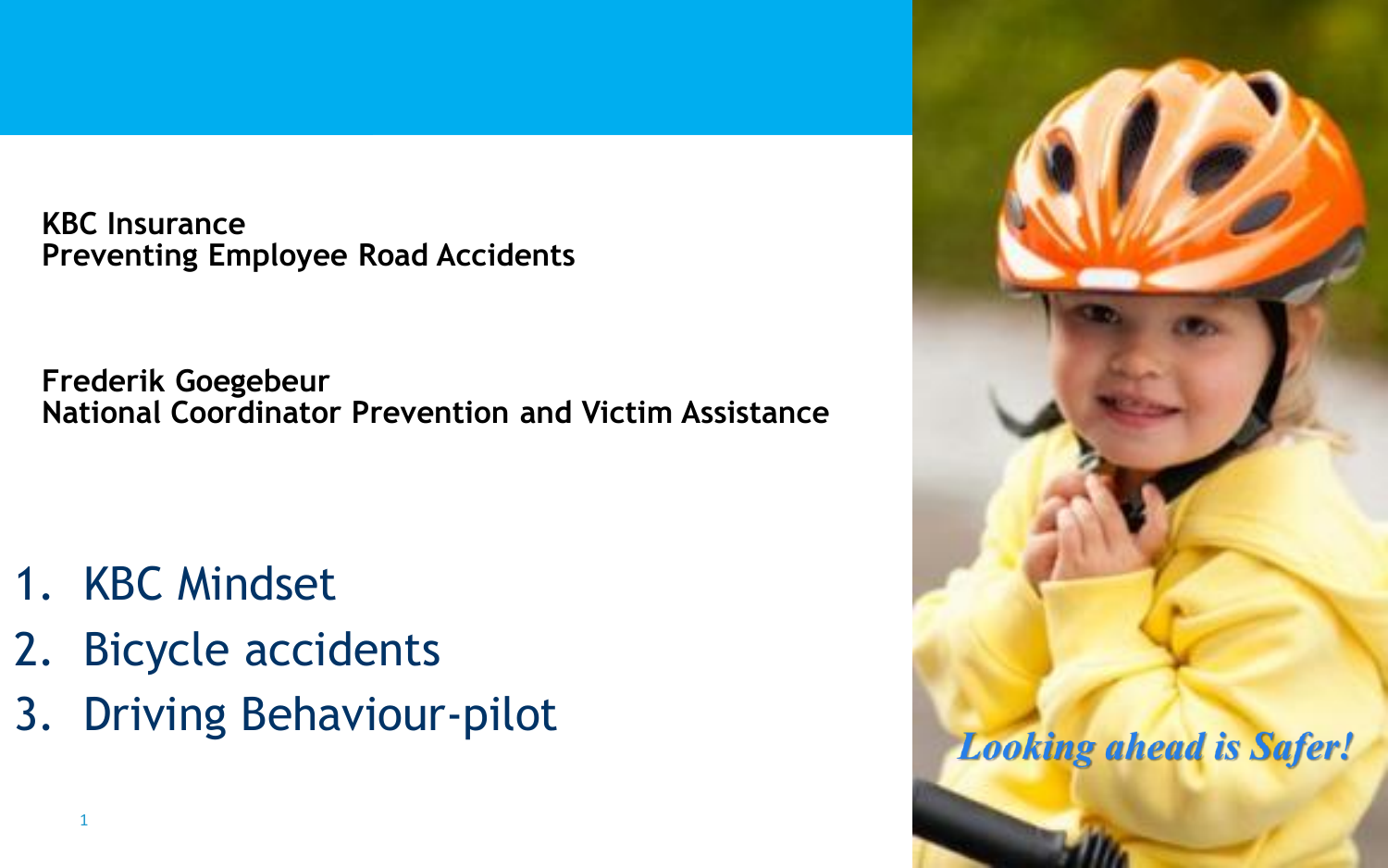### **Prevention & Victim Assistance = part of DNA of KBC Insurance**

- Fills in **our social engagement** or **role towards society** : strive for values like safety, health, well being and care for victims
- Do more than just insure
- **Positive effect** on the profitability of the insurance portfolio (life and non-life), in the long term





2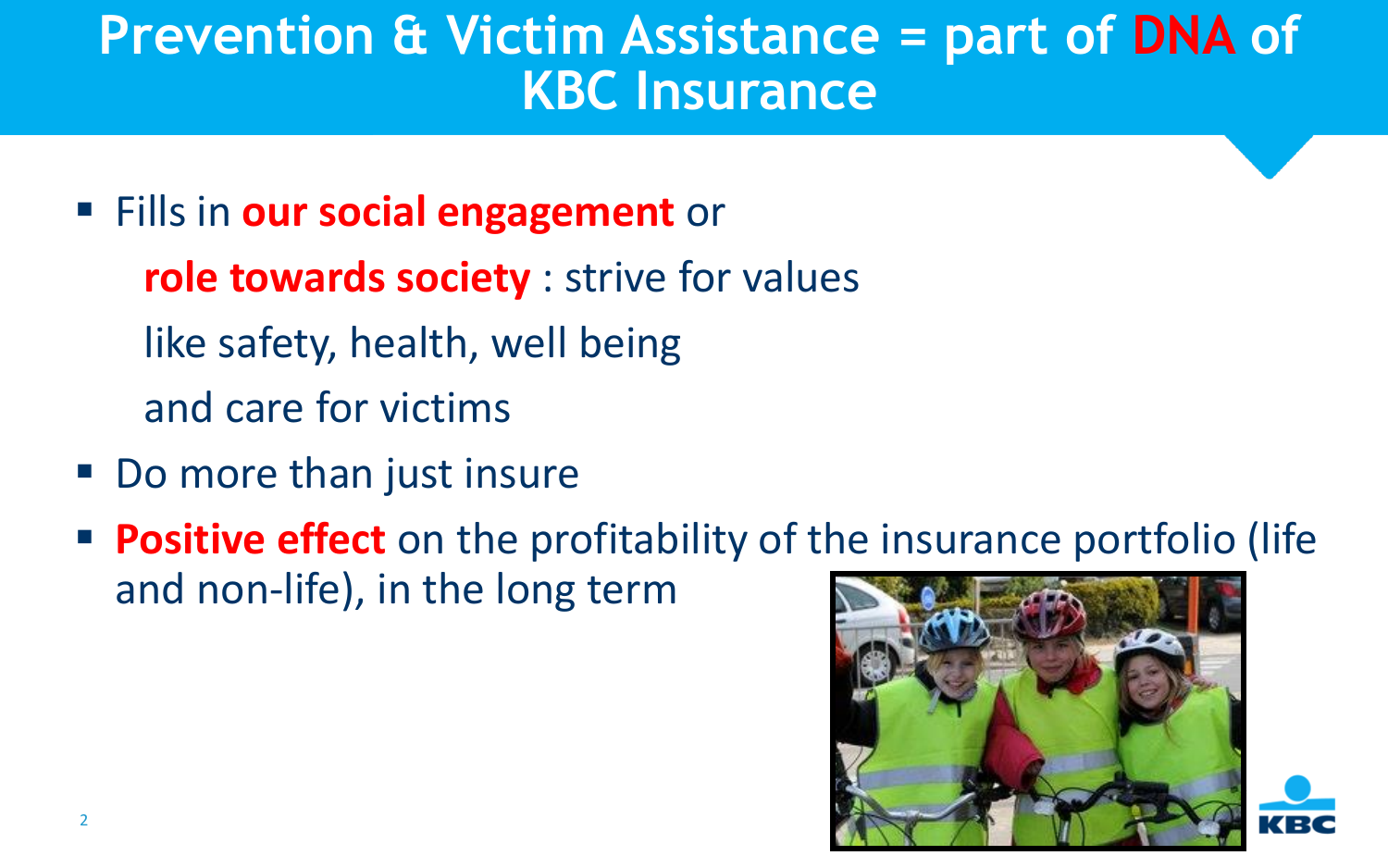### **Creative and innovative approach : maximal sensitization**

- Starts with sensitizing & involving our **own staff** and [netw](http://www.google.be/url?sa=i&rct=j&q=&esrc=s&frm=1&source=images&cd=&cad=rja&uact=8&docid=7qsrtjbOU02hnM&tbnid=hriq9SULQ8VLgM:&ved=0CAUQjRw&url=http://www.nieuwsblad.be/article/detail.aspx?articleid%3DDMF20130911_00736435&ei=9jupU7jqAuTH0QWw44HwAg&bvm=bv.69620078,d.d2k&psig=AFQjCNFyzsGP48euPh_Xfen3-FFtN_d_gA&ust=1403686239920412)ork; then clients (private/corporate..)
- Gradually build up a partner-network;
- Use **new media** and **technology**;

"Spread the message"





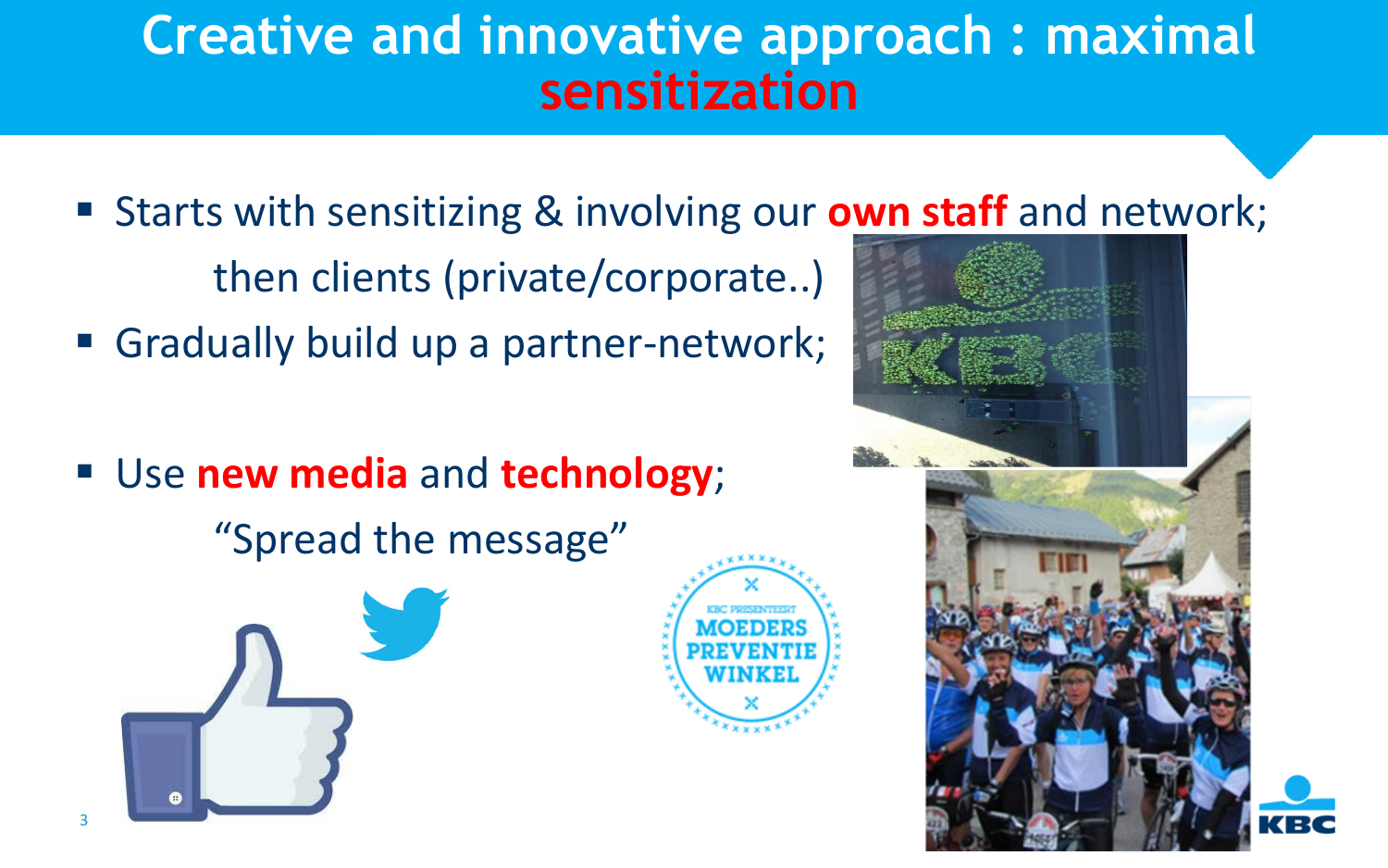# **Increased number of bicycle accidents**

**Joint study on bicycle accidents when travelling to and from** work



supported by:

- Starting point : claims statistics workmen compensation => negative evolution…
- 1 year => detailled questionnairy for each biking accident

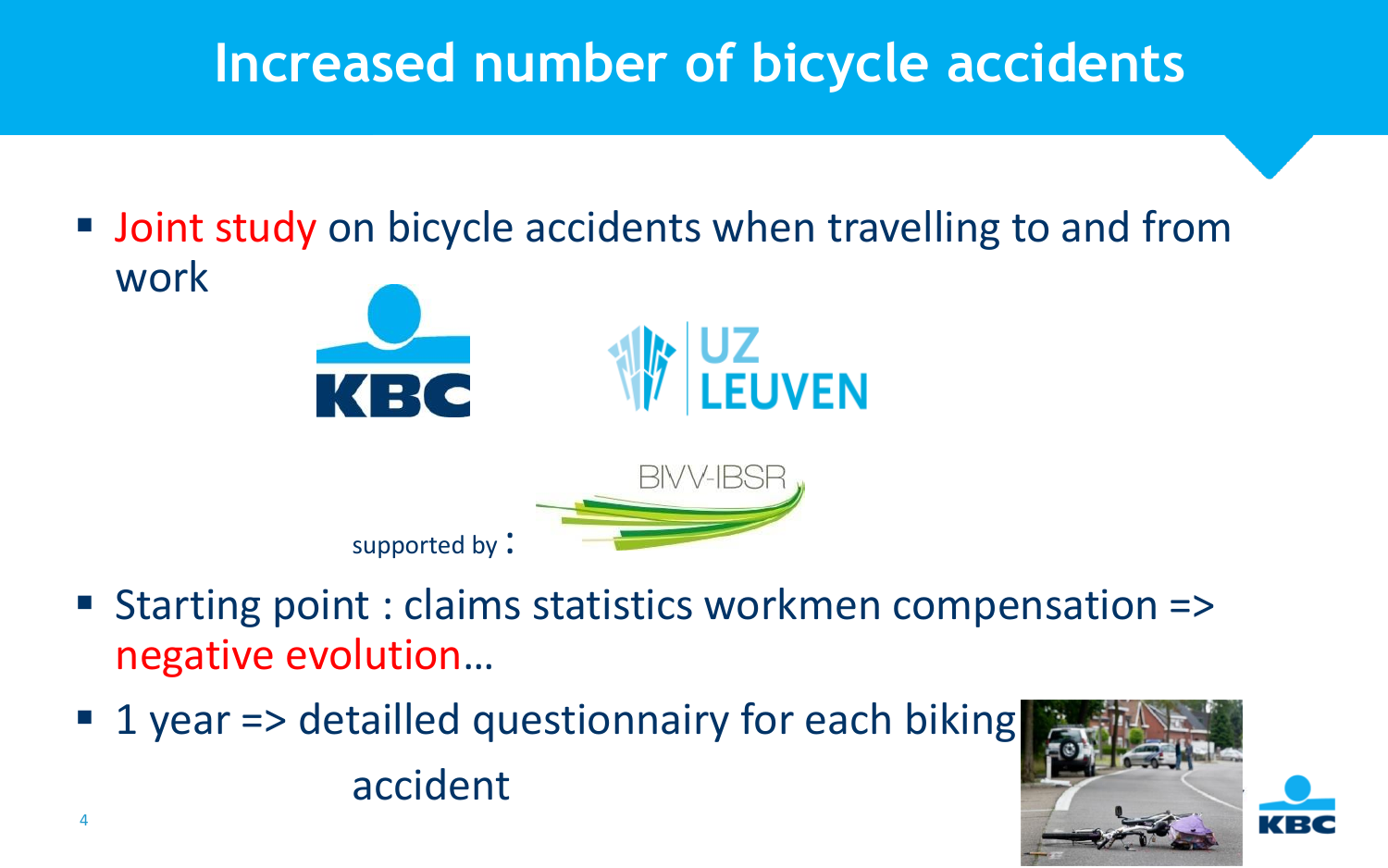## **Questionnaire**



□ Onverwacht maneuver van een

KI EK

5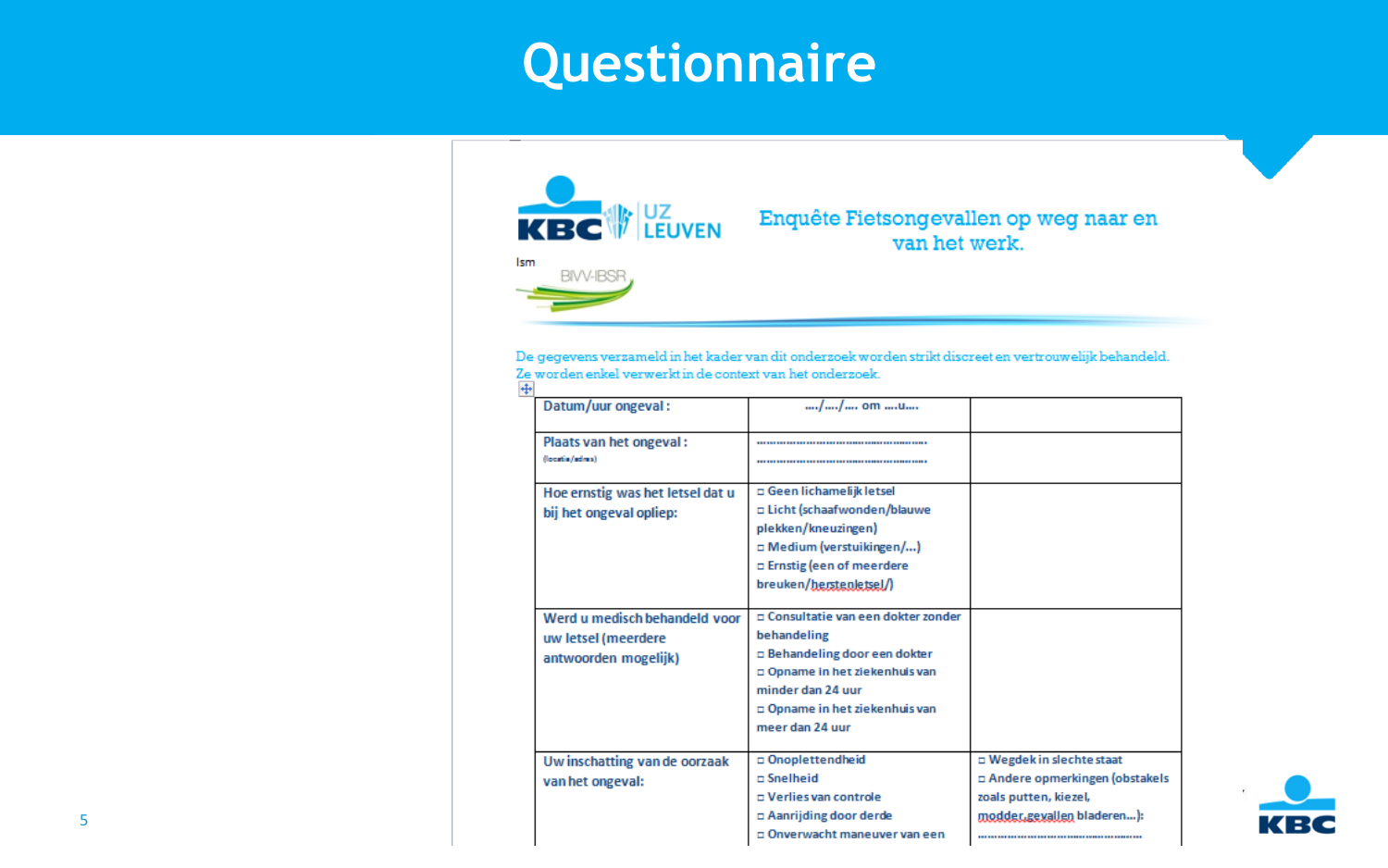# **Pilot : Driving Behaviour**

 Insurers need to know (and use) new(est) technology; New data to explore

Scope

### 1 year

150 cars (KBC employee fleet)

Technology provider : TOM TOM Business Solutions

& ISW Limits (safety attitude tests)



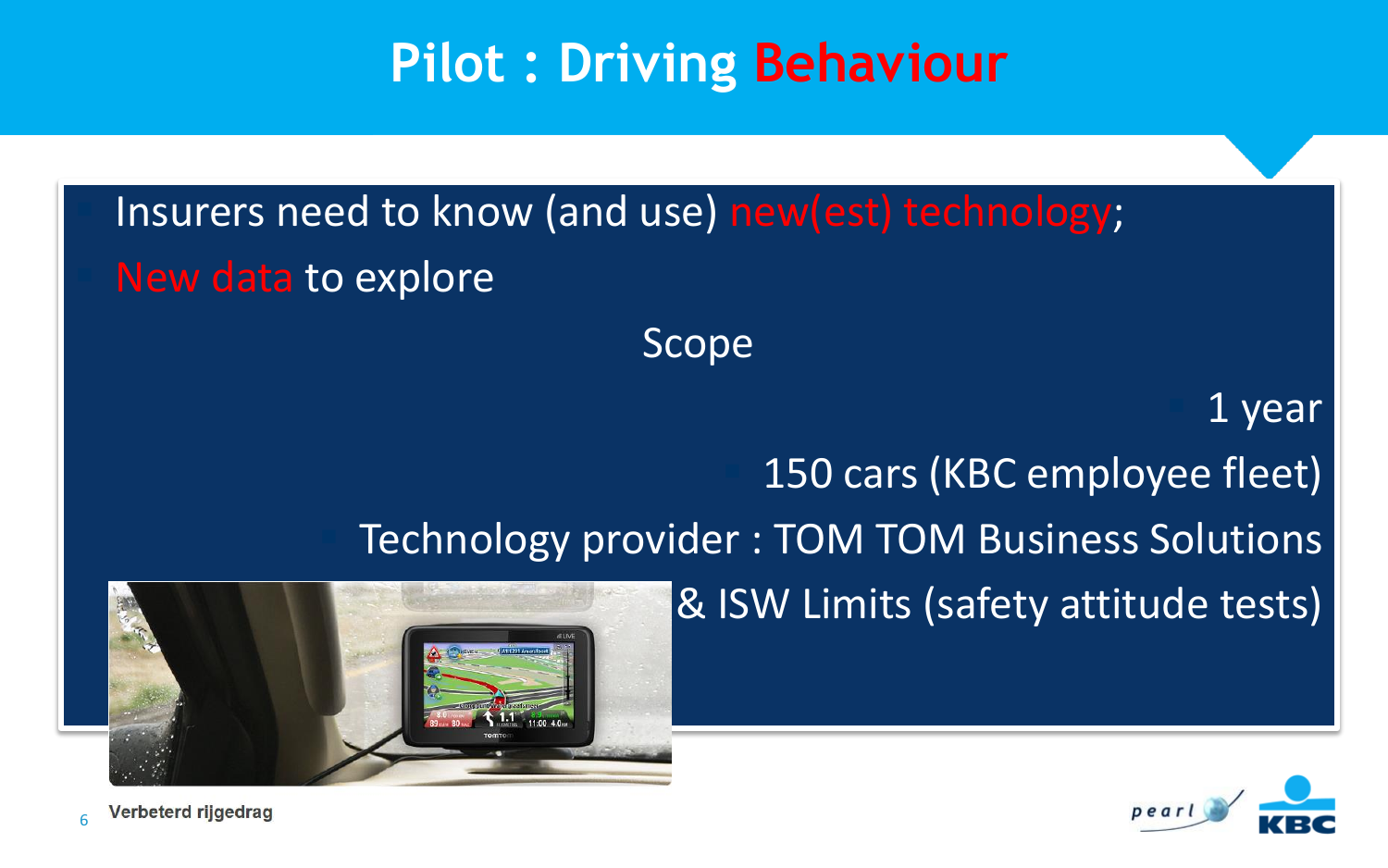# **Sensitizing drivers : own driving behaviour**

#### **Instead of**



#### **Use Objective information on the own behaviour**



#### Gamification !